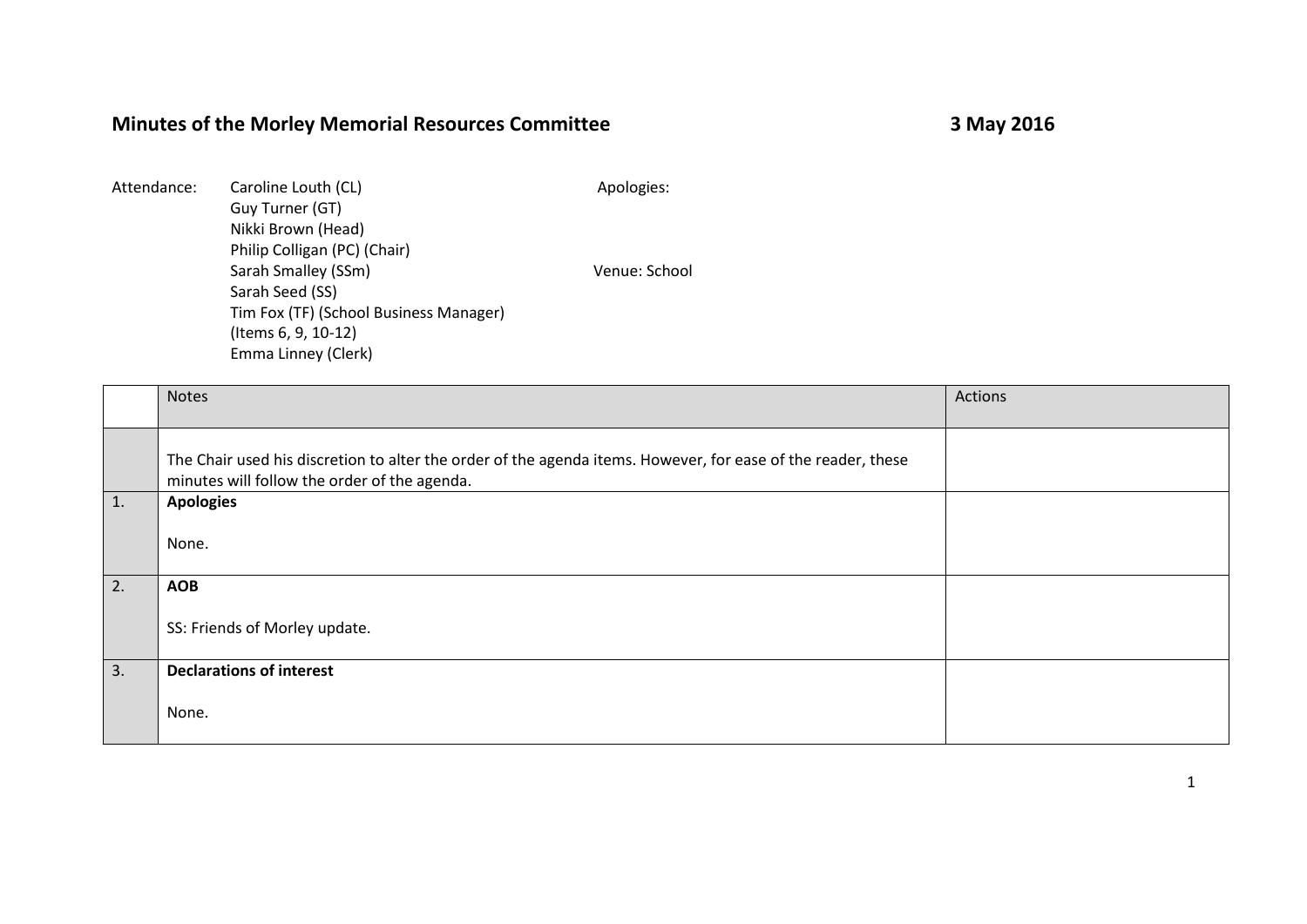| <b>Minutes of the Morley Memorial Resources Committee</b> |                                                                                                                                                                                                                                                                                                                                                                                                                                                                                                                                                                                                    | 3 May 2016                                  |
|-----------------------------------------------------------|----------------------------------------------------------------------------------------------------------------------------------------------------------------------------------------------------------------------------------------------------------------------------------------------------------------------------------------------------------------------------------------------------------------------------------------------------------------------------------------------------------------------------------------------------------------------------------------------------|---------------------------------------------|
| 4.                                                        | Minutes of previous meeting 15 March 2016 (circulated) and matters arising                                                                                                                                                                                                                                                                                                                                                                                                                                                                                                                         |                                             |
|                                                           | Item $10$ – Freedom of Information policy (pp.6) – The Clerk confirmed that the e-safety policy was part of the<br>ICT Acceptable Use policy.                                                                                                                                                                                                                                                                                                                                                                                                                                                      |                                             |
|                                                           | The minutes wee agreed as a true record and signed by the Chair.                                                                                                                                                                                                                                                                                                                                                                                                                                                                                                                                   | Clerk - upload minutes to school<br>website |
| 5.                                                        | <b>Committee membership and training</b>                                                                                                                                                                                                                                                                                                                                                                                                                                                                                                                                                           |                                             |
|                                                           | Membership: Two prospective candidates were due to be considered at the FGB meeting on 12 May. Both<br>candidates would potentially sit on the Resources Committee. This news was welcomed.                                                                                                                                                                                                                                                                                                                                                                                                        |                                             |
|                                                           | <b>Training</b><br>PC would be attending the school's financing and budgeting course this term.<br>The Head and Deputy Head had attended a half-day course on sickness absence management and<br>employment law, which they had found useful.                                                                                                                                                                                                                                                                                                                                                      |                                             |
| 6.                                                        | <b>Finance</b>                                                                                                                                                                                                                                                                                                                                                                                                                                                                                                                                                                                     |                                             |
|                                                           | School budget 2016/17 (full budget including 3 year forecast and commentary circulated): TF presented the<br>draft budget, which included the proposed budget for the year and the three year forecast. He also circulated<br>revised ABM catering figures, which included the final figure for LA funding received that day. The adjusted<br>total expenditure for Catering would therefore be £109,293 and the revised three year cumulative surplus was<br>£24,000. The Committee agreed that this was acceptable given that the budget included conservative<br>assumptions about expenditure. |                                             |
|                                                           | The Committee welcomed the addition of a school development plan code, which would allow Governors to<br>monitor additional expenditure on school development plan priorities.                                                                                                                                                                                                                                                                                                                                                                                                                     |                                             |
|                                                           |                                                                                                                                                                                                                                                                                                                                                                                                                                                                                                                                                                                                    |                                             |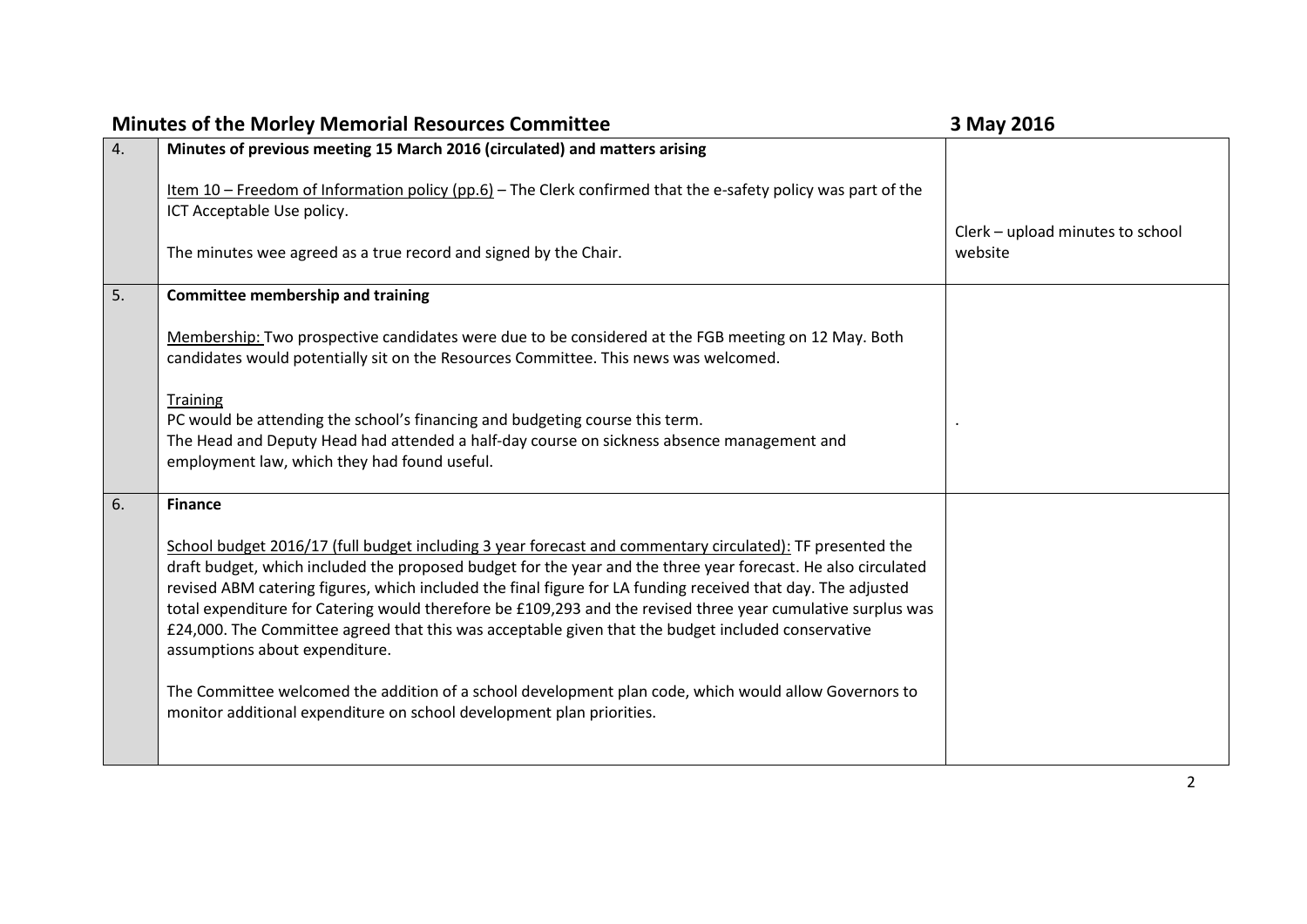| <b>Minutes of the Morley Memorial Resources Committee</b> |                                                                                                                 | 3 May 2016                                                                |
|-----------------------------------------------------------|-----------------------------------------------------------------------------------------------------------------|---------------------------------------------------------------------------|
|                                                           | A GB asked whether inflation and increased salary costs had been included in the budget. The Head explained     |                                                                           |
|                                                           | that there was no assumption about general inflation, but it was assumed that current staff would move up       |                                                                           |
|                                                           | the pay scale by 1 pay point. The budget would be kept under review as changes were made to staffing.           |                                                                           |
|                                                           |                                                                                                                 |                                                                           |
|                                                           | The Committee approved the school budget for the financial year 2016 /2017 with a total spend of                |                                                                           |
|                                                           | £1,804,333.                                                                                                     |                                                                           |
|                                                           | Capital budget plan (circulated): TF highlighted key points. It was noted that the substantial sum of money     |                                                                           |
|                                                           | raised by the Friends of Morley for the playground redevelopment project had not yet been received by the       |                                                                           |
|                                                           | school and was therefore not included in the capital budget plan.                                               |                                                                           |
|                                                           |                                                                                                                 |                                                                           |
|                                                           | Financial audit report (circulated): The Committee reviewed the report of the County Council auditor in detail. |                                                                           |
|                                                           | The Committee noted that many of the points had in fact been dealt with appropriately, but that the             |                                                                           |
|                                                           | documentation had not been in the format required by the auditor.                                               |                                                                           |
|                                                           | The Committee agreed a detailed list of actions in response to the points raised by the auditor and agreed that | RC terms of reference and County<br>Council scheme for Financing schools, |
|                                                           | the plan would come back to future meetings of the Committee until all actions had been completed. In the       | Contract Regulations for Schools and                                      |
|                                                           | first instance a number of key documents would go to FGB on 12 May for ratification, including the budget. TF   | Financial Regulations for Schools to                                      |
|                                                           | would review the internal financial procedures and bring these to the FGB in July. The Committee asked TF to    | FGB 12 May. Internal Finance                                              |
|                                                           | prepare the Critical Incident Plan and Business Continuity Plan for review at the next RC meeting.              | Procedures to FGB 14 July.                                                |
|                                                           |                                                                                                                 |                                                                           |
|                                                           | Benchmarking report card from the DfE and the Education Funding Agency (circulated): The Committee noted        | <b>Critical Incident Plan and Business</b>                                |
|                                                           | the benchmarking report card, but felt that the types of school Morley had been compared with meant that it     | Continuity Plan to next RC meeting.                                       |
|                                                           | was difficult to draw meaningful conclusions.                                                                   |                                                                           |
|                                                           |                                                                                                                 |                                                                           |
|                                                           | SFVS update: The Head advised that two questions had been missed from the Standard when discussed and           |                                                                           |
|                                                           | signed at the last meeting, and asked the Clerk to minute the addition of the following two questions:          |                                                                           |
|                                                           | Q8. Have your pay decisions been reached in accordance with a pay policy reflecting clear performance           |                                                                           |
|                                                           | criteria:                                                                                                       |                                                                           |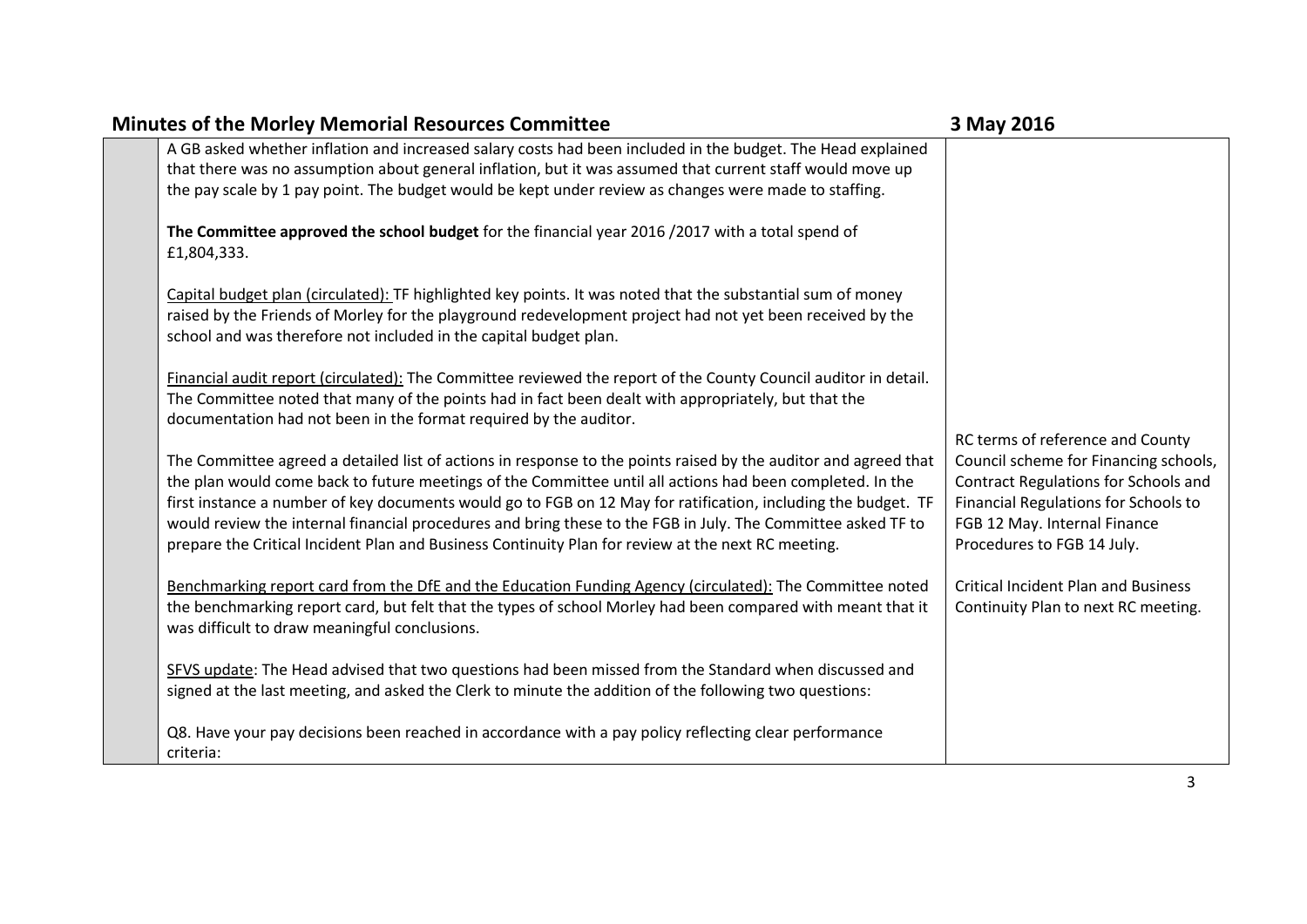|    | <b>Minutes of the Morley Memorial Resources Committee</b>                                                                                                                                                                                                                                                                                                                                                                                                                                                                                                                                                                                                                                                      | 3 May 2016 |
|----|----------------------------------------------------------------------------------------------------------------------------------------------------------------------------------------------------------------------------------------------------------------------------------------------------------------------------------------------------------------------------------------------------------------------------------------------------------------------------------------------------------------------------------------------------------------------------------------------------------------------------------------------------------------------------------------------------------------|------------|
|    | Answer: Yes, the school pay policy is based on the EPM model policy.                                                                                                                                                                                                                                                                                                                                                                                                                                                                                                                                                                                                                                           |            |
|    | Q9. Has the use of professional independent advice informed part of the pay decision process in relation to the                                                                                                                                                                                                                                                                                                                                                                                                                                                                                                                                                                                                |            |
|    | Headteacher:                                                                                                                                                                                                                                                                                                                                                                                                                                                                                                                                                                                                                                                                                                   |            |
|    | Answer: Yes, LA advisor brought in to participate in Headteacher appraisal.                                                                                                                                                                                                                                                                                                                                                                                                                                                                                                                                                                                                                                    |            |
|    | The Committee agreed with the responses to the two additional questions.                                                                                                                                                                                                                                                                                                                                                                                                                                                                                                                                                                                                                                       |            |
|    | School lunch costs 2016/17: TF advised that the contract with the current caterer had a further year to run and                                                                                                                                                                                                                                                                                                                                                                                                                                                                                                                                                                                                |            |
|    | that no increase in costs per meal to parents was required. The Committee agreed.                                                                                                                                                                                                                                                                                                                                                                                                                                                                                                                                                                                                                              |            |
| 7. | Pay and Personnel (update circulated)                                                                                                                                                                                                                                                                                                                                                                                                                                                                                                                                                                                                                                                                          |            |
|    | Staff absence: The Head reported that relationships with EPM had improved since the last meeting. The<br>training she had attended in sickness absence management had been very useful. She noted that there was<br>still a disparity in sickness absence between teaching staff and Teaching Assistants. Informal attendance<br>reviews were being held, and included discussions around staff wellbeing. The impact of persistent absence<br>was on the smooth running of the school due to the requirement to swap staff around rather than pay for<br>agency staff, which budgets did not allow. It was also impacting continuity of provision for children who were<br>receiving intervention strategies. |            |
|    | The Head was pleased to report that sickness absence data for Teaching staff remained below the national<br>average. Comparison data was not available for non-teaching staff. The GB asked the Head to continue to<br>implement the sickness absence management policy, to ask for guidance from EPM where needed and to<br>continue to report sickness absence to the Committee on a termly basis.                                                                                                                                                                                                                                                                                                           |            |
|    | Recruitment and staffing:<br>The Head was pleased to report that the recent round of recruitment had been successful and that three<br>experienced teachers had been appointed. In addition two play workers had at last been appointed to the<br>breakfast/after school clubs.                                                                                                                                                                                                                                                                                                                                                                                                                                |            |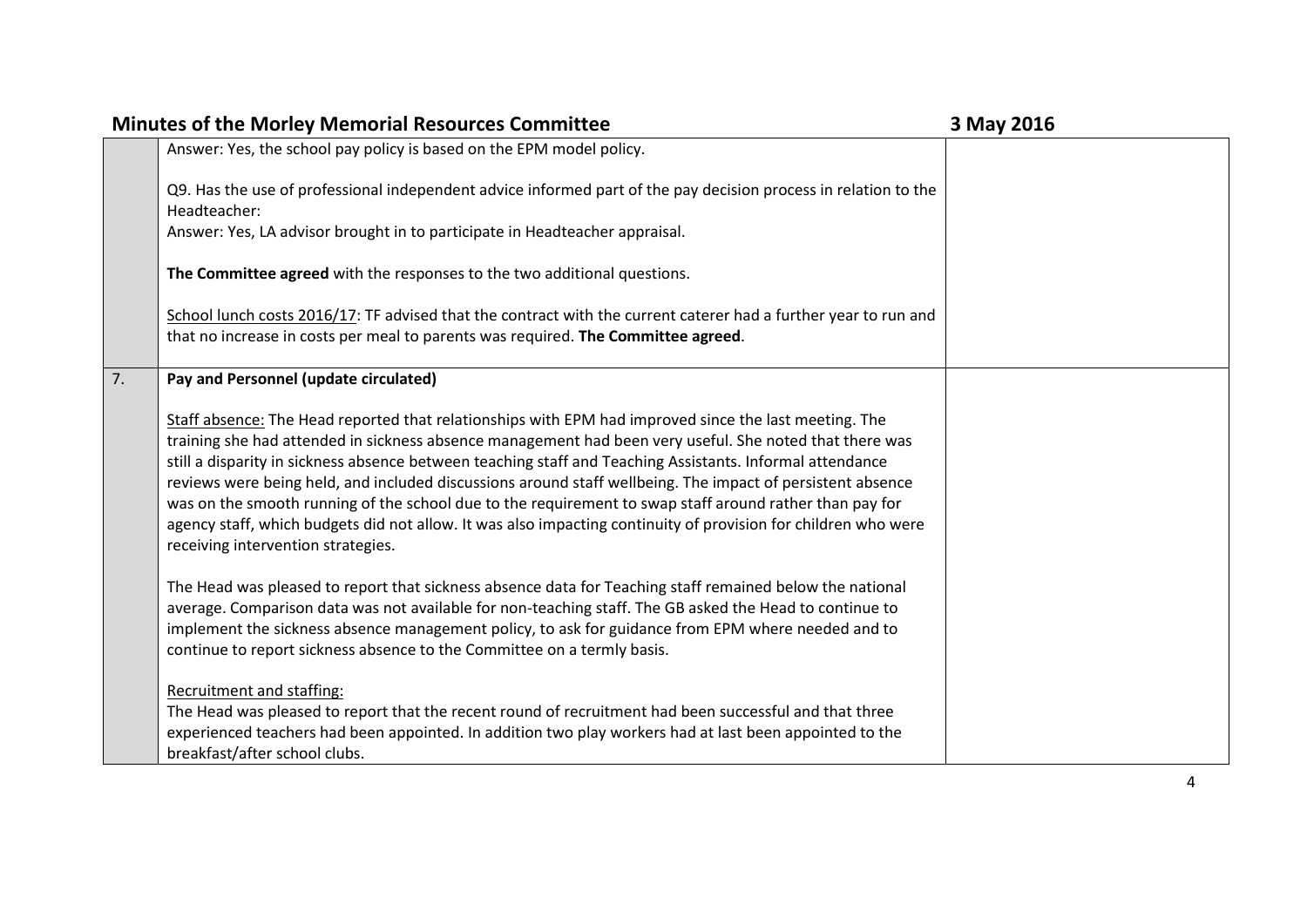| <b>Minutes of the Morley Memorial Resources Committee</b> |                                                                                                                                                                                                                                                                                                                                                                                                                                                                                                                                                                           | 3 May 2016                                                                                                              |
|-----------------------------------------------------------|---------------------------------------------------------------------------------------------------------------------------------------------------------------------------------------------------------------------------------------------------------------------------------------------------------------------------------------------------------------------------------------------------------------------------------------------------------------------------------------------------------------------------------------------------------------------------|-------------------------------------------------------------------------------------------------------------------------|
|                                                           | She noted that there were higher than average numbers of children with additional support requirements<br>entering Reception in September and that this would have budgetary implications.                                                                                                                                                                                                                                                                                                                                                                                |                                                                                                                         |
| 8.                                                        | Premises (update circulated)                                                                                                                                                                                                                                                                                                                                                                                                                                                                                                                                              |                                                                                                                         |
|                                                           | Building redevelopment: The Head provided the Committee with an update. The planning application had not<br>yet been submitted but was imminent and the advice from the Council was that the delay would not<br>jeopardise the planned start date of October 2017.                                                                                                                                                                                                                                                                                                        |                                                                                                                         |
|                                                           | Cycle storage: TF was obtaining quotes for the work to move some of the bike racks from the rear to the front<br>of the building. The Head was keen for the work to be undertaken during May Half term. The cost was thought<br>to be in the region of £11,000 and it was noted that sign off would be required at FGB. Plans for the work<br>would need to be communicated to parents once a contractor had been appointed and a start date agreed.                                                                                                                      | Clerk: Bike work expenditure to FGB.                                                                                    |
|                                                           | Playground redevelopment: There was a discussion about when this work could start. It was agreed that work<br>on the tender document should start soon in order to be ready to approach firms once planning approval had<br>been obtained.                                                                                                                                                                                                                                                                                                                                |                                                                                                                         |
| 9.                                                        | Parental questionnaire (last year's survey results circulated)                                                                                                                                                                                                                                                                                                                                                                                                                                                                                                            |                                                                                                                         |
|                                                           | PC led a discussion on options for this year's survey including a review of actions taken in response to last<br>year's responses. Parents had been given initial feedback in the Autumn term but had not received any further<br>communication and it was agreed that a summary would be provided when this year's survey was circulated.<br>The Committee felt it was important that actions were taken where possible to ensure surveying parents was a<br>valid exercise. The GB agreed to keep to the same number of questions in the survey this year. The Head was | PC: Look for version without full<br>comments. Send last year's analysis<br>to the Head.<br>Learning Committee: discuss |
|                                                           | keen to include a question on the breadth of the curriculum this time; whether parents feel it is being<br>delivered and whether this varies by year group. It was felt that the question on homework could be removed<br>in light of changes to the homework policy following last year's survey.                                                                                                                                                                                                                                                                        | questions and whether to ask any<br>new ones this time.                                                                 |